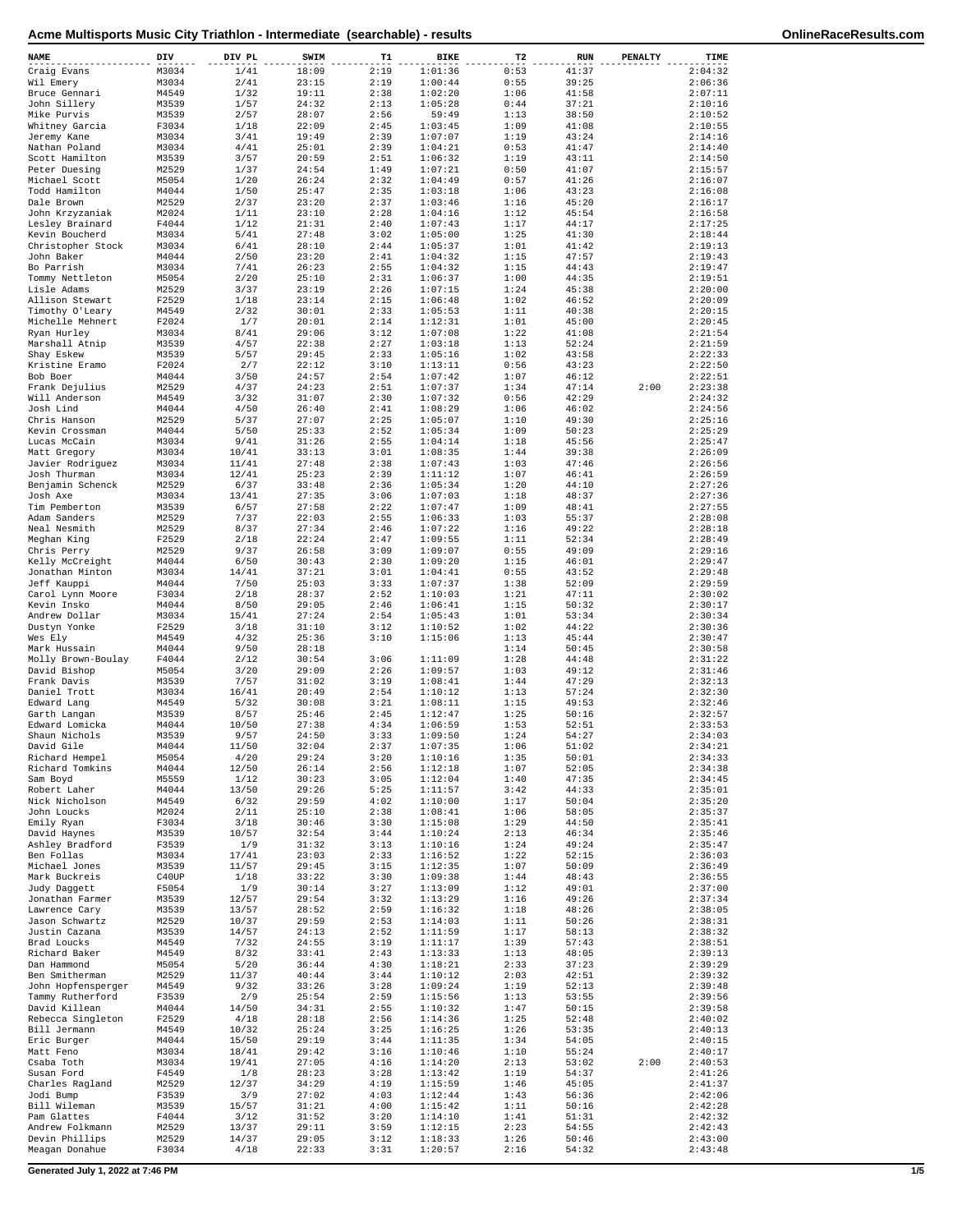| NAME                              | DIV            | DIV PL         | SWIM           | T1           | BIKE               | T2           | <b>RUN</b>         | PENALTY | TIME               |
|-----------------------------------|----------------|----------------|----------------|--------------|--------------------|--------------|--------------------|---------|--------------------|
| Alex Smartt                       | F2024          | 3/7            | 32:38          | 3:43         | 1:19:18            | 1:54         | 46:28              |         | 2:43:59            |
| Nathan Hall                       | M3034          | 20/41          | 35:12          | 3:15         | 1:11:18            | 2:15         | 52:08              |         | 2:44:05            |
| David Karkau<br>Deborah Carey     | M3034<br>F3539 | 21/41<br>4/9   | 27:54<br>29:55 | 4:06<br>2:53 | 1:11:38<br>1:14:17 | 1:45<br>1:15 | 58:48<br>55:56     |         | 2:44:10<br>2:44:13 |
| Wesley Watson                     | M3034          | 22/41          | 32:29          | 2:57         | 1:14:44            | 1:40         | 52:26              |         | 2:44:14            |
| Robert C Boehm                    | C40UP          | 2/18           | 28:54          | 3:20         | 1:13:20            | 1:25         | 57:16              |         | 2:44:14            |
| Joseph Olson                      | M5054          | 6/20           | 35:05          | 2:50         | 1:12:36            | 1:16         | 52:31              |         | 2:44:16            |
| Jimmy Crossett                    | M5054          | 7/20           | 37:23          | 2:36<br>4:02 | 1:13:02<br>1:18:38 | 1:33<br>3:35 | 49:48<br>47:32     |         | 2:44:20<br>2:44:31 |
| Jon Pokrzyk<br>Omari Boyd         | M3034<br>M2529 | 23/41<br>15/37 | 30:47<br>24:10 | 4:04         | 1:19:25            | 1:10         | 56:02              |         | 2:44:48            |
| Chris Cole                        | M4549          | 11/32          | 35:55          | 4:08         | 1:12:08            | 2:47         | 50:14              |         | 2:45:09            |
| Teresa Marchetti                  | F4549          | 2/8            | 30:24          | 3:19         | 1:17:35            | 1:35         | 52:21              |         | 2:45:12            |
| William Battaile                  | M3034          | 24/41          | 24:00          | 4:09         | 1:13:43            | 1:58         | 1:01:25            |         | 2:45:13            |
| Jeff Sass<br>John Roddy           | M3539<br>M4044 | 16/57<br>16/50 | 30:21<br>32:42 | 2:56<br>3:24 | 1:13:00<br>1:13:10 | 1:02<br>1:32 | 58:04<br>54:35     |         | 2:45:20<br>2:45:21 |
| Lora Barkenbus Fox                | F4044          | 4/12           | 32:36          | 3:05         | 1:17:11            | 1:07         | 51:29              |         | 2:45:25            |
| Sarah Damen                       | F2529          | 5/18           | 29:56          | 3:41         | 1:21:21            | 2:04         | 48:34              |         | 2:45:34            |
| Gwin Anderson                     | M5559          | 2/12           | 30:15          | 3:29         | 1:15:42            | 1:19         | 55:03              |         | 2:45:46            |
| Chip Magner                       | M5054          | 8/20           | 29:23          | 3:11         | 1:14:14            | 1:57         | 57:07              |         | 2:45:49            |
| Casey Woodring<br>Matthew Herman  | M4044<br>M4044 | 17/50<br>18/50 | 38:09<br>32:56 | 3:59<br>3:45 | 1:09:28<br>1:15:00 | 1:21<br>1:36 | 53:04<br>52:49     |         | 2:46:00<br>2:46:04 |
| Chris Hambrick                    | M4044          | 19/50          | 31:16          | 3:42         | 1:12:52            | 1:32         | 57:01              |         | 2:46:22            |
| Derek Brawders                    | M3539          | 17/57          | 35:18          | 3:05         | 1:13:55            | 1:43         | 52:33              |         | 2:46:33            |
| Wendy Fejfar                      | F3034          | 5/18           | 28:22          | 3:15         | 1:15:56            | 1:10         | 57:57              |         | 2:46:38            |
| Kimberly Barton<br>Steven York    | F2529<br>M3539 | 6/18<br>18/57  | 30:59<br>39:20 | 3:24<br>3:20 | 1:16:47<br>1:14:58 | 2:02<br>1:18 | 53:47<br>48:05     | 2:00    | 2:46:56<br>2:46:59 |
| Brianna Roy                       | F3034          | 6/18           | 34:54          | 2:55         | 1:15:53            | 1:43         | 51:55              |         | 2:47:18            |
| Ashley Evans                      | F2529          | 7/18           | 35:33          | 2:48         | 1:20:09            | 1:58         | 46:59              |         | 2:47:25            |
| Andrew Torgrimson                 | C40UP          | 3/18           | 26:50          | 3:07         | 1:09:40            | 1:27         | 1:06:28            |         | 2:47:30            |
| Barry George                      | M3034          | 25/41          | 24:31          | 3:18         | 1:15:31            | 1:59         | 1:02:23            |         | 2:47:40            |
| Scott Barlow<br>Constance Harrell | M4044<br>F2529 | 20/50<br>8/18  | 33:16<br>29:27 | 4:15<br>3:16 | 1:11:01<br>1:27:16 | 1:42<br>1:56 | 58:20<br>46:40     |         | 2:48:31<br>2:48:33 |
| Dean Wegner                       | C40UP          | 4/18           | 35:22          | 3:40         | 1:12:54            | 2:07         | 54:39              |         | 2:48:40            |
| Shay Frendt                       | M2529          | 16/37          | 26:10          | 4:28         | 1:20:08            | 1:28         | 56:49              |         | 2:49:00            |
| James Durard                      | M3539          | 19/57          | 28:43          | 3:04         | 1:15:39            | 1:17         | 1:00:30            |         | 2:49:11            |
| Michael Lenhart                   | M4044          | 21/50          | 30:55          | 4:04         | 1:11:48            | 1:46         | 1:00:45            |         | 2:49:16            |
| Matt Cathey                       | M2024<br>M3539 | 3/11<br>20/57  | 32:08<br>33:51 | 4:06<br>4:22 | 1:25:45<br>1:15:19 | 2:44<br>1:58 | 44:43<br>54:18     |         | 2:49:24<br>2:49:44 |
| Chris Degroff<br>Chad Carter      | M4044          | 22/50          | 31:09          | 3:14         | 1:14:09            | 1:17         | 1:00:06            |         | 2:49:52            |
| Kay Goodrum                       | F4044          | 5/12           | 31:37          | 3:37         | 1:19:13            | 1:38         | 53:57              |         | 2:49:59            |
| Luke Carrier                      | M2529          | 17/37          | 29:52          | 3:16         | 1:08:43            | 1:05         | 1:07:10            |         | 2:50:04            |
| Jon Eichert                       | M3539          | 21/57          | 38:54          | 2:20         | 1:14:12            | 2:47         | 51:57              |         | 2:50:09            |
| Tony Benton                       | C40UP          | 5/18           | 37:04<br>32:07 | 4:02<br>5:17 | 1:12:10<br>1:09:44 | 1:54         | 55:02<br>1:01:40   |         | 2:50:11<br>2:50:11 |
| David Sanchez<br>Terri Harris     | M4549<br>F3539 | 12/32<br>5/9   | 31:52          | 4:04         | 1:18:55            | 1:26<br>2:32 | 53:06              |         | 2:50:27            |
| Jill Olson                        | F3034          | 7/18           | 35:25          | 3:54         | 1:15:35            | 2:03         | 53:33              |         | 2:50:27            |
| Chris Isenberg                    | M4549          | 13/32          | 38:36          | 4:14         | 1:08:07            | 2:26         | 57:10              |         | 2:50:31            |
| Tony Casassa                      | M3539          | 22/57          | 35:56          | 2:52         | 1:13:51            | 1:21         | 56:38              |         | 2:50:36            |
| Jerry Brickett<br>Jaime Drown     | M5054          | 9/20           | 35:24<br>34:45 | 3:28<br>3:49 | 1:11:58            | 1:35<br>1:39 | 58:15              | 2:00    | 2:50:38<br>2:50:39 |
| Fernando Balmaceda                | F3034<br>M4044 | 8/18<br>23/50  | 51:50          | 3:56         | 1:15:01<br>1:22:11 | 1:49         | 55:27<br>31:01     |         | 2:50:45            |
| Eric Bjorn                        | C40UP          | 6/18           | 25:46          | 3:29         | 1:18:55            | 1:25         | 1:01:18            |         | 2:50:52            |
| Kevin Myers                       | M3539          | 23/57          | 24:32          | 4:30         | 1:24:08            | 1:59         | 55:56              |         | 2:51:03            |
| Rebecca Kokubun                   | F3034          | 9/18           | 32:32          | 3:51         | 1:25:48            | 2:15         | 46:43              |         | 2:51:07            |
| Kellie Arrant<br>Ronnie Collins   | F4044          | 6/12<br>24/57  | 38:42          | 3:23         | 1:14:46            | 1:34         | 52:54              |         | 2:51:18<br>2:51:23 |
| James Grant                       | M3539<br>M3034 | 26/41          | 32:53<br>36:16 | 3:57<br>2:52 | 1:10:15<br>1:10:48 | 1:32<br>1:35 | 1:02:48<br>1:00:03 |         | 2:51:32            |
| Reese Miller                      | M3539          | 25/57          | 29:44          | 3:39         | 1:13:07            | 1:15         | 1:03:51            |         | 2:51:33            |
| David Morris                      | M3034          | 27/41          | 26:20          | 3:31         | 1:12:55            | 1:38         | 1:07:29            | 2:00    | 2:51:51            |
| Jessie Burton                     | M2529          | 18/37          | 44:21          | 2:54         | 1:14:53            | 1:28         | 48:17              |         | 2:51:52            |
| Dustin Greer<br>Jason Krumwiede   | M2529<br>C40UP | 19/37<br>7/18  | 33:08<br>30:44 | 3:35<br>4:13 | 1:06:48<br>1:16:10 | 1:15<br>1:51 | 1:07:20<br>59:13   | 2:00    | 2:52:03<br>2:52:08 |
| Benjamin Martin                   | PHYS           | 1/5            | 33:10          | 4:31         | 1:16:17            | 2:02         | 56:35              |         | 2:52:34            |
| Rhonnda Cloinger                  | F5054          | 2/9            | 37:14          | 3:31         | 1:13:31            | 1:25         | 57:02              |         | 2:52:41            |
| Patrick Salcedo                   | M4044          | 24/50          | 30:39          | 3:25         | 1:19:07            | 2:03         | 57:46              |         | 2:52:59            |
| Ryan Wilson                       | M2024          | 4/11           | 33:35          | 2:47         | 1:18:36            | 1:11         | 57:16              |         | 2:53:23            |
| Lisa Kelley<br>Amanda Parsons     | F5054<br>F3034 | 3/9<br>10/18   | 40:26<br>31:44 | 4:19<br>4:31 | 1:12:13<br>1:20:17 | 2:37<br>2:05 | 54:07<br>55:14     |         | 2:53:39<br>2:53:48 |
| Melanie Wenzel                    | F3539          | 6/9            | 38:57          | 3:50         | 1:17:20            | 1:29         | 52:16              |         | 2:53:50            |
| Robyn Winkler                     | F2529          | 9/18           | 30:28          | 2:38         | 1:18:48            | 1:27         | 1:00:34            |         | 2:53:53            |
| Mickey Ballard                    | M4044          | 25/50          | 30:36          | 4:16         | 1:17:54            | 1:48         | 59:23              |         | 2:53:55            |
| Robert Hyde                       | M4044          | 26/50          | 33:26          | 4:02         | 1:16:43            | 1:54         | 57:52              |         | 2:53:56            |
| Stacey Kaiser<br>Erik Morgan      | F2529<br>M3539 | 10/18<br>26/57 | 28:17<br>33:35 | 3:19<br>3:29 | 1:19:32<br>1:08:41 | 2:04<br>1:34 | 1:01:03<br>1:06:56 |         | 2:54:12<br>2:54:13 |
| Jim Smith                         | M4044          | 27/50          | 41:29          | 4:40         | 1:15:19            | 2:30         | 50:24              |         | 2:54:19            |
| Alonzo Whyte                      | M2529          | 20/37          | 33:09          | 3:51         | 1:24:51            | 3:23         | 49:15              |         | 2:54:27            |
| Susie Klodnicki                   | F2024          | 4/7            | 26:17          | 3:39         | 1:22:55            | 1:46         | 1:00:06            |         | 2:54:40            |
| Courtney Gregor                   | F2024          | 5/7            | 25:00          | 4:04         | 1:20:45            | 1:47         | 1:03:11            |         | 2:54:45            |
| Allison Baker<br>Matthew Perrigo  | F2529<br>M4549 | 11/18<br>14/32 | 33:51<br>38:41 | 4:32<br>3:41 | 1:21:31<br>1:12:34 | 2:26<br>1:38 | 52:34<br>58:25     |         | 2:54:53<br>2:54:58 |
| Wayne Patterson                   | M5559          | 3/12           | 33:38          | 4:03         | 1:12:03            | 1:17         | 1:04:07            |         | 2:55:07            |
| Kevin Gammon                      | M2529          | 21/37          | 33:57          | 3:35         | 1:17:53            | 1:21         | 58:46              |         | 2:55:31            |
| Rob Zielinski                     | C40UP          | 8/18           | 34:33          | 2:54         | 1:14:36            | 1:15         | 1:02:18            |         | 2:55:34            |
| Francisco Armada<br>Michael Kohl  | M3539<br>M4549 | 27/57<br>15/32 | 29:27<br>33:37 | 3:31<br>4:20 | 1:17:48<br>1:20:10 | 1:09<br>2:18 | 1:03:41<br>55:14   |         | 2:55:34<br>2:55:37 |
| Jeff Keith                        | M3539          | 28/57          | 29:54          | 4:17         | 1:12:26            | 1:56         | 1:07:26            |         | 2:55:57            |
| Brooke Nelson                     | F5054          | 4/9            | 29:58          | 3:07         | 1:21:25            | 1:22         | 1:00:16            |         | 2:56:06            |
| Jim Schwan                        | M4044          | 28/50          | 36:36          | 4:09         | 1:18:10            | 1:20         | 55:57              |         | 2:56:10            |
| Nicholas Schneider                | M4044          | 29/50          | 28:08          | 3:04         | 1:09:31            | 2:16         | 1:13:22            |         | 2:56:20            |
| Ryann Chandler                    | M2529          | 22/37          | 29:08          | 2:47         | 1:12:51            | 1:04         | 1:11:14            |         | 2:57:02            |
| Jay Jackson<br>Eric Smiley        | M4044<br>M2024 | 30/50<br>5/11  | 44:10<br>27:01 | 4:09<br>4:09 | 1:12:47<br>1:18:58 | 3:26<br>2:31 | 52:51<br>1:04:46   |         | 2:57:22<br>2:57:23 |
| Dan Johnson                       | C40UP          | 9/18           | 30:38          | 3:59         | 1:38:59            | 3:53         | 39:59              |         | 2:57:25            |
| Taylor Ellis                      | M2529          | 23/37          | 36:10          | 3:33         | 1:21:08            | 1:29         | 55:07              |         | 2:57:25            |
| Joshua Malpass                    | M2024          | 6/11           | 35:03          | 3:10         | 1:13:00            | 2:06         | 1:04:07            |         | 2:57:25            |
| Robert Rausch                     | M4549          | 16/32<br>29/57 | 30:09<br>38:34 | 3:38<br>3:47 | 1:20:15<br>1:15:12 | 1:53<br>1:34 | 1:01:52<br>58:45   |         | 2:57:45<br>2:57:50 |
| George Hurgeton<br>Joel Kurtz     | M3539<br>M3539 | 30/57          | 28:36          | 4:00         | 1:20:39            | 2:06         | 1:02:35            |         | 2:57:54            |
| Lisa Evans                        | F5054          | 5/9            | 38:17          | 3:35         | 1:18:28            | 1:35         | 56:05              |         | 2:57:59            |
| William Polk                      | M5054          | 10/20          | 33:15          | 3:39         | 1:17:20            | 1:46         | 1:02:01            |         | 2:58:00            |

**Generated July 1, 2022 at 7:46 PM 2/5**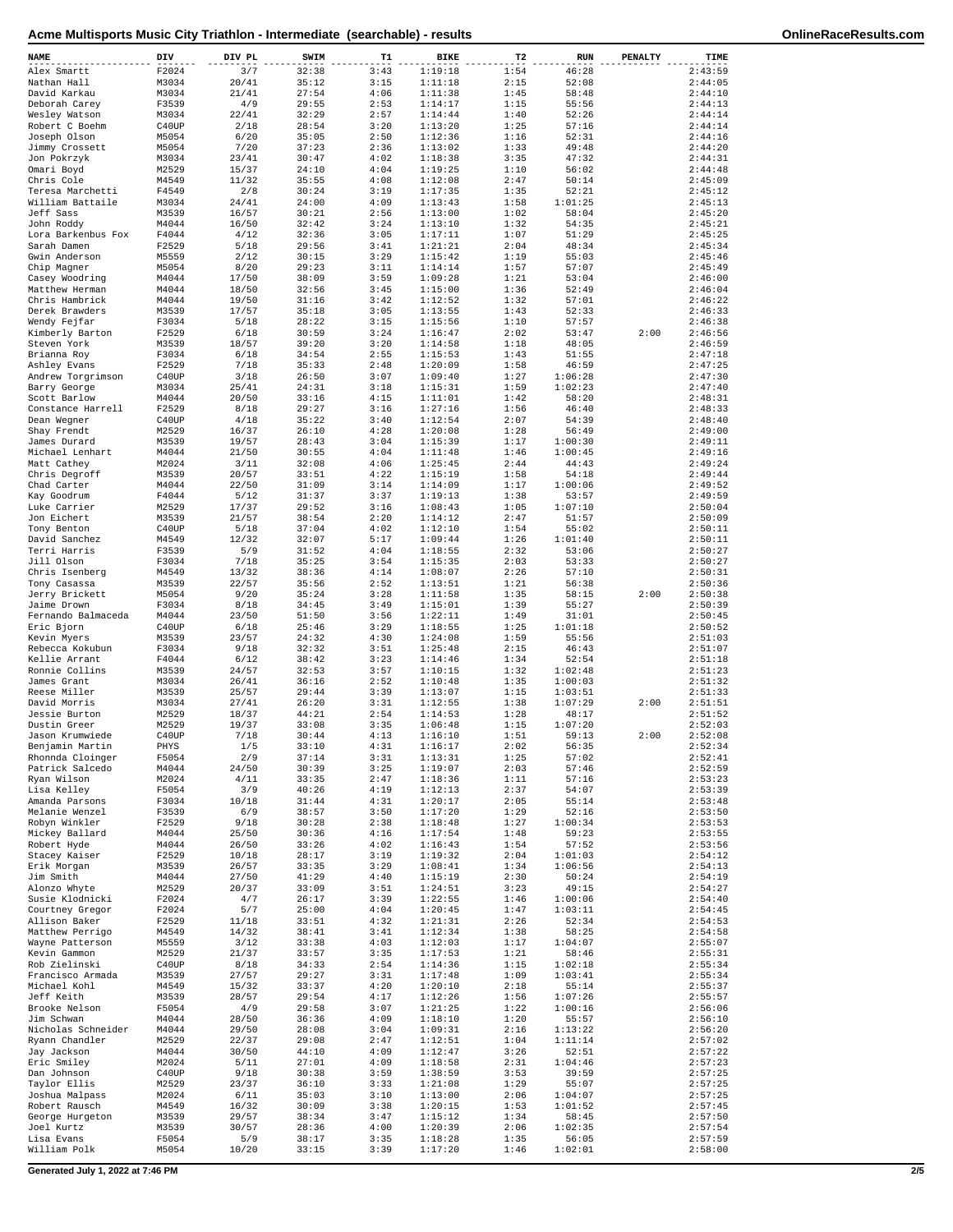| NAME                                | DIV            | DIV PL         | SWIM           | т1           | <b>BIKE</b>        | T2           | <b>RUN</b>         | <b>PENALTY</b> | TIME               |
|-------------------------------------|----------------|----------------|----------------|--------------|--------------------|--------------|--------------------|----------------|--------------------|
| Sam Duffey                          | M3539          | 31/57          | 34:56          | 3:11         | 1:19:43            | 1:29         | 58:58              |                | 2:58:15            |
| Ronald Woods<br>Charles Woods       | M5054<br>M5054 | 11/20<br>12/20 | 28:41<br>31:33 | 4:19<br>4:41 | 1:20:10<br>1:13:12 | 1:49<br>1:57 | 1:03:18<br>1:07:02 |                | 2:58:16<br>2:58:22 |
| Wade Sims                           | M4549          | 17/32          | 35:47          | 5:01         | 1:17:15            | 2:56         | 57:40              |                | 2:58:36            |
| Carl Awh                            | M5054          | 13/20          | 28:09          | 2:52         | 1:23:00            | 1:40         | 1:03:04            |                | 2:58:44            |
| Volker Winkler<br>Steven Carnes     | M5559<br>M3034 | 4/12<br>28/41  | 32:11<br>37:51 | 3:33<br>3:45 | 1:11:51<br>1:18:15 | 1:44<br>1:49 | 1:09:37<br>57:24   |                | 2:58:53<br>2:59:02 |
| Barbara Tatge                       | F5054          | 6/9            | 36:37          | 4:00         | 1:18:20            | 2:06         | 58:15              |                | 2:59:16            |
| Marne McLyman                       | A0199          | 1/5            | 29:28          | 4:28         | 1:20:59            | 1:31         | 1:02:52            |                | 2:59:16            |
| Byron Stephens                      | M2529          | 24/37          | 28:49          | 3:48         | 1:22:40            | 3:46         | 1:00:25            |                | 2:59:26            |
| Brad Moore<br>Stacey Hyde           | M3034<br>F4044 | 29/41<br>7/12  | 36:10<br>35:14 | 3:10<br>3:54 | 1:17:25<br>1:16:06 | 1:34<br>1:35 | 1:01:18<br>1:02:49 | 2:00           | 2:59:33<br>2:59:36 |
| Brad Wilkinson                      | C0139          | 1/9            | 27:07          | 4:07         | 1:14:34            | 1:56         | 1:12:05            |                | 2:59:46            |
| John McCrary                        | M5559          | 5/12           | 33:18          | 3:42         | 1:17:05            | 1:54         | 1:03:54            |                | 2:59:50            |
| Roy Boyd<br>Vic Kinnunen            | C40UP<br>M4549 | 10/18<br>18/32 | 35:06<br>35:35 | 4:17<br>4:25 | 1:22:30<br>1:15:53 | 2:13<br>2:59 | 55:50<br>1:01:44   |                | 2:59:55<br>3:00:35 |
| Brian Ehrig                         | M3539          | 32/57          | 32:54          | 3:06         | 1:15:05            | 1:32         | 1:08:03            |                | 3:00:38            |
| Andrew Smith                        | M3034          | 30/41          | 27:37          | 4:09         | 1:17:21            | 1:58         | 1:09:39            |                | 3:00:42            |
| Danielle Witter                     | F2024          | 6/7            | 26:49          | 4:23         | 1:26:23            | 1:41         | 1:01:48            |                | 3:01:02            |
| Jason Maddox<br>John Schwentker     | M3539<br>C40UP | 33/57<br>11/18 | 30:42<br>41:03 | 3:01<br>4:00 | 1:14:25<br>1:16:56 | 1:55<br>1:41 | 1:11:06<br>58:07   |                | 3:01:08<br>3:01:47 |
| Karl Kuhn                           | C40UP          | 12/18          | 35:45          | 3:37         | 1:18:31            | 1:58         | 1:02:12            |                | 3:02:00            |
| Craig Ostrom                        | M4549          | 19/32          | 34:14          | 5:49         | 1:16:12            | 2:08         | 1:03:39            |                | 3:02:00            |
| Joihn Cimino<br>Clint Jordan        | M4549<br>M2529 | 20/32<br>25/37 | 42:38<br>36:20 | 6:05<br>3:09 | 1:12:10<br>1:17:06 | 3:20<br>1:22 | 58:26<br>1:04:50   | 2:00           | 3:02:37<br>3:02:44 |
| Jamie Miller                        | M5054          | 14/20          | 44:47          | 4:05         | 1:16:06            | 1:50         | 56:18              |                | 3:03:03            |
| Eddie Ferrell                       | C0139          | 2/9            | 37:00          | 4:16         | 1:13:49            | 2:04         | 1:06:11            |                | 3:03:18            |
| Chris Bain                          | M3034          | 31/41          | 30:26          | 3:41         | 1:22:42            | 1:37         | 1:04:58            |                | 3:03:22            |
| Jason Thomas<br>Ashley Gardiner     | M2529<br>M3034 | 26/37<br>32/41 | 33:35<br>32:21 | 3:24<br>4:08 | 1:14:02<br>1:20:33 | 1:41<br>2:37 | 1:10:44<br>1:03:53 | 2:00           | 3:03:23<br>3:03:30 |
| Norman Feaster                      | M6569          | 1/4            | 36:32          | 3:34         | 1:17:28            | 2:01         | 1:03:56            |                | 3:03:30            |
| Chris Scobev                        | M3034          | 33/41          | 34:20          | 4:00         | 1:13:44            | 3:13         | 1:08:20            |                | 3:03:35            |
| Michael Fahy                        | M5559          | 6/12           | 33:43          | 4:27         | 1:16:13            | 2:31         | 1:06:55            |                | 3:03:46            |
| Lindsey Murphy<br>Jeremy Freeman    | F2529<br>M2529 | 27/37<br>27/37 | 33:40<br>33:40 | 3:46<br>3:46 | 1:21:14<br>1:21:14 | 1:33<br>1:33 | 1:03:36<br>1:03:36 |                | 3:03:47<br>3:03:47 |
| Josh Scobey                         | M3539          | 34/57          | 34:11          | 3:39         | 1:11:36            | 1:42         | 1:12:50            |                | 3:03:56            |
| Jessica Christensen                 | F2529          | 12/18          | 38:16          | 3:52         | 1:19:18            | 2:06         | 1:00:30            |                | 3:03:59            |
| David Ingvardsen                    | M4044          | 31/50          | 33:22          | 2:51         | 1:20:45            | 1:21         | 1:05:45            |                | 3:04:03            |
| Angel Bachuss<br>Derek Nordman      | F3034<br>M3539 | 11/18<br>35/57 | 36:28<br>46:24 | 3:51<br>2:53 | 1:19:51<br>1:16:39 | 1:40<br>1:59 | 1:02:41<br>56:43   |                | 3:04:28<br>3:04:36 |
| Rosa Daves                          | F2529          | 13/18          | 27:03          | 4:35         | 1:32:58            | 1:28         | 58:40              |                | 3:04:41            |
| James Connor                        | M5559          | 7/12           | 44:08          | 3:48         | 1:17:43            | 2:51         | 56:21              |                | 3:04:49            |
| Jp Cowan                            | M3034          | 34/41          | 35:11          | 3:59         | 1:17:22            | 1:46         | 1:07:16            |                | 3:05:32            |
| Kent Roberts                        | M5054          | 15/20          | 28:11<br>29:15 | 4:06<br>5:51 | 1:18:44<br>1:25:29 | 2:04<br>2:05 | 1:12:45            |                | 3:05:48<br>3:06:12 |
| Duffy Trager<br>Chad Goodman        | M2529<br>M4044 | 28/37<br>32/50 | 34:19          | 3:44         | 1:20:32            | 1:55         | 1:03:35<br>1:06:07 |                | 3:06:36            |
| Joel Kibble                         | M4044          | 33/50          | 25:57          | 4:12         | 1:29:00            | 1:26         | 1:06:03            |                | 3:06:37            |
| Wilson Sisk                         | M4044          | 34/50          | 29:42          | 4:19         | 1:20:48            | 1:59         | 1:09:58            |                | 3:06:44            |
| Jerett Cushing<br>Wesley Allen      | M3539<br>M5559 | 36/57<br>8/12  | 43:44<br>32:47 | 3:51<br>4:57 | 1:21:12<br>1:18:38 | 2:08<br>2:01 | 56:14<br>1:08:55   |                | 3:07:07<br>3:07:17 |
| Sean Frendt                         | M2024          | 7/11           | 33:55          | 4:15         | 1:19:18            | 1:46         | 1:08:10            |                | 3:07:22            |
| Brian Weaks                         | M3539          | 37/57          | 32:00          | 3:19         | 1:18:54            | 1:57         | 1:11:15            |                | 3:07:23            |
| Barry Whitehead                     | M4044          | 35/50          | 41:14          | 4:02         | 1:15:32            | 2:18         | 1:04:34            |                | 3:07:37            |
| Kevin Herrington<br>Thomas Schlagel | M3539<br>C0139 | 38/57<br>3/9   | 31:11<br>35:39 | 3:34<br>4:19 | 1:18:05<br>1:29:54 | 2:29<br>1:43 | 1:12:38<br>56:30   |                | 3:07:55<br>3:08:03 |
| Billy Belding                       | M5054          | 16/20          | 30:58          | 4:57         | 1:23:26            | 2:59         | 1:05:53            |                | 3:08:11            |
| Cami Pfennig                        | F3034          | 12/18          | 34:31          | 4:35         | 1:33:52            | 2:06         | 53:20              |                | 3:08:22            |
| Jill Richmond                       | F4549          | 3/8            | 33:19          | 3:58         | 1:21:05            | 1:58         | 1:08:32            |                | 3:08:49            |
| David Prudhomme<br>Katie Gentry     | M3034<br>F3034 | 35/41<br>13/18 | 43:22<br>32:58 | 2:57<br>3:58 | 1:12:56<br>1:29:14 | 1:49<br>3:10 | 1:07:58<br>59:56   |                | 3:09:01<br>3:09:13 |
| Becky Pommer-Jones                  | F5054          | 7/9            | 29:39          | 3:15         | 1:24:42            | 1:22         | 1:10:35            |                | 3:09:32            |
| Bruce Carter                        | C40UP          | 13/18          | 30:34          | 3:05         | 1:14:24            | 1:29         | 1:20:11            |                | 3:09:41            |
| James Krenis                        | M4549          | 21/32          | 43:11          | 5:25<br>3:53 | 1:21:02<br>1:23:12 | 1:24<br>2:01 | 58:54              |                | 3:09:54            |
| Sid Johnson<br>Neil Knickerbocker   | M5054<br>M4044 | 17/20<br>36/50 | 40:25<br>28:57 | 4:19         | 1:17:01            | 3:06         | 1:00:38<br>1:16:58 |                | 3:10:07<br>3:10:18 |
| Bruce Sills                         | C40UP          | 14/18          | 32:06          | 4:32         | 1:19:40            | 1:57         | 1:12:07            |                | 3:10:19            |
| Stephen Fusco                       | M3539          | 39/57          | 43:07          | 4:09         | 1:22:48            | 3:08         | 57:14              |                | 3:10:23            |
| John Stelling<br>Truth Erdeljan     | M4549          | 22/32          | 36:09          | 5:05<br>6:25 | 1:22:02<br>1:24:17 | 1:46<br>2:36 | 1:05:43<br>1:06:42 |                | 3:10:44<br>3:10:47 |
| Christian Carter                    | F4044<br>M3539 | 8/12<br>40/57  | 30:50<br>30:29 | 4:17         | 1:23:35            | 2:10         | 1:10:35            |                | 3:11:04            |
| Susan Taplin                        | F4549          | 4/8            | 36:49          | 4:01         | 1:23:42            | 2:07         | 1:04:37            |                | 3:11:13            |
| Kevin McKinney                      | M4044          | 37/50          | 39:52          | 3:09         | 1:13:07            | 1:08         | 1:14:02            |                | 3:11:17            |
| Christy Correa<br>Oliver Barry      | F3034<br>M5559 | 14/18<br>9/12  | 39:08<br>41:26 | 3:55<br>4:14 | 1:22:59<br>1:21:26 | 2:18<br>2:43 | 1:03:08<br>1:02:17 |                | 3:11:26<br>3:12:03 |
| Thomas O'Neal                       | M4549          | 23/32          | 33:33          | 4:41         | 1:29:56            | 1:37         | 1:02:19            |                | 3:12:05            |
| Brian McCoy                         | M3539          | 41/57          | 40:16          | 4:07         | 1:19:18            | 1:34         | 1:06:54            |                | 3:12:07            |
| Armen Henderson                     | M2529          | 29/37          | 37:55          | 3:49         | 1:22:00            | 2:02         | 1:06:24            |                | 3:12:08            |
| Renee Rinehart<br>Rachael McCarty   | F2024<br>A0199 | 7/7<br>2/5     | 37:07<br>32:21 | 4:43<br>3:25 | 1:33:20<br>1:29:30 | 1:13<br>1:10 | 56:04<br>1:06:15   |                | 3:12:25<br>3:12:39 |
| Clarence Bowman                     | M3539          | 42/57          | 29:03          | 3:15         | 1:21:16            | 1:42         | 1:17:38            |                | 3:12:53            |
| Richard Vanmeter                    | C40UP          | 15/18          | 34:19          | 4:21         | 1:18:42            | 2:24         | 1:13:24            |                | 3:13:08            |
| John Turner                         | M4044          | 38/50          | 32:33          | 4:54         | 1:21:32            | 1:46         | 1:12:35            |                | 3:13:17            |
| David Chapman<br>Jason Wise         | C0139<br>M2529 | 4/9<br>30/37   | 41:46<br>52:51 | 3:39<br>4:57 | 1:23:33<br>1:35:14 | 2:21<br>2:45 | 1:02:49<br>38:35   |                | 3:14:07<br>3:14:20 |
| Jenny Thompson                      | F3539          | 7/9            | 35:46          | 4:13         | 1:19:59            | 2:43         | 1:12:06            |                | 3:14:44            |
| John Robison                        | M3539          | 43/57          | 37:35          | 5:08         | 1:24:27            | 3:13         | 1:04:30            |                | 3:14:51            |
| Warren Everett                      | M6569          | 2/4            | 40:38          | 3:53         | 1:24:00            | 2:22<br>2:02 | 1:04:02            |                | 3:14:53<br>3:15:04 |
| Stephen Gardosik<br>Stephen McClain | M3034<br>M5054 | 36/41<br>18/20 | 46:53<br>32:36 | 4:10<br>4:03 | 1:21:29<br>1:22:06 | 3:12         | 1:00:31<br>1:13:09 |                | 3:15:04            |
| Christopher Self                    | PHYS           | 2/5            | 38:29          | 4:50         | 1:15:27            | 7:24         | 1:08:57            |                | 3:15:05            |
| James Williams                      | M4044          | 39/50          | 39:08          | 4:38         | 1:26:59            | 2:00         | 1:02:49            |                | 3:15:32            |
| Chris Anderson<br>Courtney Waid     | M2529<br>F2529 | 31/37<br>14/18 | 34:40<br>35:57 | 4:24<br>4:19 | 1:14:23<br>1:30:23 | 3:04<br>2:03 | 1:19:03<br>1:02:56 |                | 3:15:32<br>3:15:36 |
| Bryce Aberg                         | M1619          | 1/2            | 28:15          | 3:28         | 1:25:04            | 1:09         | 1:17:44            |                | 3:15:38            |
| Miki Duncan                         | F3034          | 15/18          | 33:07          | 3:35         | 1:28:23            | 1:58         | 1:08:46            |                | 3:15:47            |
| Ben Rainey                          | M3539          | 44/57          | 39:33          | 4:48         | 1:19:09            | 1:52         | 1:10:40            |                | 3:16:00            |
| Melissa Hunter<br>Kinji Tanaka      | F4549<br>M7074 | 5/8<br>1/1     | 27:46<br>41:12 | 5:31<br>4:16 | 1:38:33<br>1:23:38 | 2:36<br>3:03 | 1:01:53<br>1:04:39 |                | 3:16:18<br>3:16:46 |
| Raymond Shavers                     | M3539          | 45/57          | 41:22          | 4:23         | 1:23:24            | 1:55         | 1:05:48            |                | 3:16:50            |
| Laura Volkerding                    | F4549          | 6/8            | 34:53          | 4:30         | 1:22:30            | 2:41         | 1:12:51            |                | 3:17:23            |

**Generated July 1, 2022 at 7:46 PM 3/5**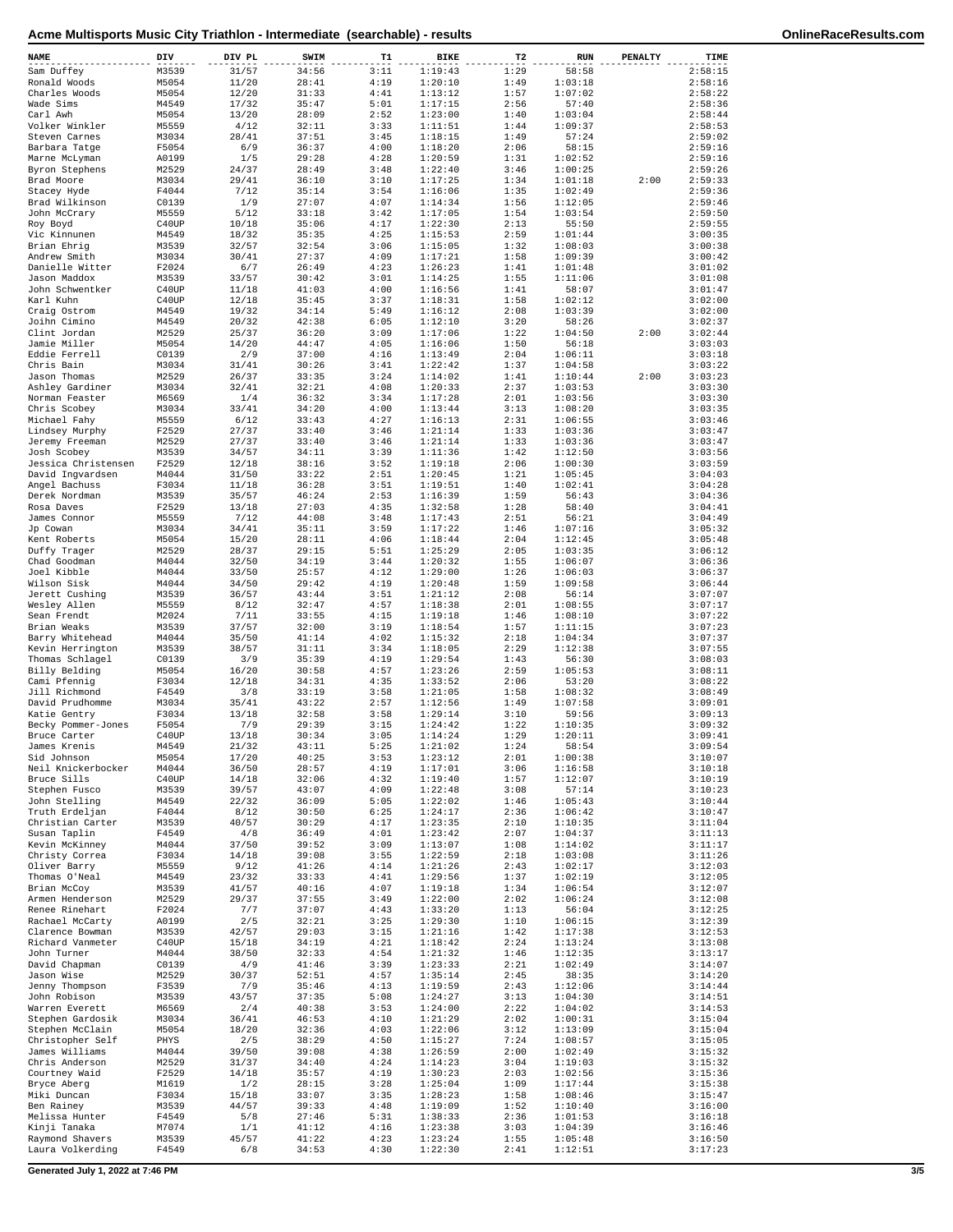| NAME                                          | DIV            | DIV PL         | SWIM           | T1            | BIKE               | T2           | RUN                | PENALTY | TIME               |
|-----------------------------------------------|----------------|----------------|----------------|---------------|--------------------|--------------|--------------------|---------|--------------------|
| Scott Watkins                                 | M3539          | 46/57          | 36:15          | 4:39          | 1:24:45            | 1:58         | 1:09:53            |         | 3:17:29            |
| Tamara Bielstein-Revel F3034                  |                | 16/18          | 33:09          | 4:50          | 1:27:04            | 2:58         | 1:09:34            |         | 3:17:32            |
| Clark Fisher                                  | M5054          | 19/20          | 35:10          | 4:18          | 1:27:53            | 1:36         | 1:08:45            |         | 3:17:40            |
| Joel Moore                                    | M4044          | 40/50          | 36:25          | 4:57          | 1:18:02            | 3:22         | 1:15:00            |         | 3:17:44            |
| Janet Ritchie                                 | F5054          | 8/9            | 32:57          | 4:22          | 1:21:13            | 2:21         | 1:16:53            |         | 3:17:44            |
| Timothy Murray                                | M4549          | 24/32          | 39:05<br>26:14 | 4:43<br>3:22  | 1:26:38<br>1:16:28 | 1:40<br>1:23 | 1:06:14<br>1:31:07 |         | 3:18:18<br>3:18:32 |
| Derek Adkisson<br>Jane Reneau                 | M3034<br>F3034 | 37/41<br>17/18 | 39:18          | 4:50          | 1:31:19            | 3:25         | 59:43              |         | 3:18:33            |
| Chris Stewart                                 | C0139          | 5/9            | 38:06          | 4:34          | 1:26:53            | 2:22         | 1:07:12            | 2:00    | 3:19:04            |
| Clay Williams                                 | M3539          | 47/57          | 40:58          | 5:40          | 1:23:30            | 3:05         | 1:06:11            |         | 3:19:21            |
| Charles Ganime                                | M4044          | 41/50          | 40:59          | 5:52          | 1:31:15            | 1:33         | 59:52              |         | 3:19:30            |
| Tom Cotton                                    | M3034          | 38/41          | 35:22          | 6:29          | 1:27:16            | 6:12         | 1:04:27            | 2:00    | 3:19:44            |
| Anna Cho                                      | F2529          | 15/18          | 29:31          | 5:24          | 1:34:28            | 3:05         | 1:07:41            |         | 3:20:07            |
| Michael Dallas Miller M2529                   |                | 32/37          | 38:07          | 5:18          | 1:22:24            | 1:40         | 1:12:59            |         | 3:20:27            |
| Andrew Furman                                 | M4044          | 42/50          | 29:59          | 5:32          | 1:24:53            | 4:14         | 1:15:55            |         | 3:20:30            |
| Janey Schrock<br>Alan Faehner                 | F4549<br>M5559 | 7/8<br>10/12   | 38:39<br>32:44 | 4:25<br>4:57  | 1:22:24<br>1:27:12 | 2:41<br>3:10 | 1:12:38<br>1:13:27 |         | 3:20:46<br>3:21:27 |
| Doug Talbert                                  | M4044          | 43/50          | 37:33          | 4:46          | 1:24:29            | 2:30         | 1:12:42            |         | 3:21:58            |
| Ryan Humphreys                                | M2529          | 33/37          | 38:19          | 5:10          | 1:28:34            | 2:28         | 1:08:16            |         | 3:22:46            |
| Chris Cantrell                                | M4549          | 25/32          | 35:09          | 5:20          | 1:28:19            | 3:39         | 1:10:23            |         | 3:22:47            |
| Jennifer Ryan                                 | F4044          | 9/12           | 27:07          | 3:46          | 1:28:49            | 2:08         | 1:21:46            |         | 3:23:33            |
| Rachel Sandoval                               | F1619          | 1/1            | 24:08          | 4:02          | 1:37:35            | 3:01         | 1:15:17            |         | 3:24:02            |
| Timothy Hoffman                               | M3539          | 48/57          | 31:54          | 5:50          | 1:28:59            | 1:59         | 1:15:36            |         | 3:24:15            |
| Caleb Tomlinson<br>John Pietrangelo           | M2024<br>M3539 | 8/11<br>49/57  | 32:17<br>37:13 | 4:18<br>6:09  | 1:30:17<br>1:34:56 | 2:23<br>2:25 | 1:15:03<br>1:03:46 |         | 3:24:16<br>3:24:26 |
| David Hunzicker                               | M2024          | 9/11           | 36:49          | 4:05          | 1:35:51            | 1:23         | 1:06:46            |         | 3:24:53            |
| Paul Matrisian                                | M6064          | 1/3            | 44:50          | 4:00          | 1:24:25            | 2:45         | 1:10:43            |         | 3:26:41            |
| Paul Plummer                                  | M6064          | 2/3            | 39:54          | 7:58          | 1:27:38            | 5:06         | 1:06:08            |         | 3:26:42            |
| Belinda Leslie                                | A0199          | 3/5            | 34:51          | 3:48          | 1:29:55            | 1:26         | 1:17:00            |         | 3:26:58            |
| Susan Armacost                                | F4044          | 10/12          | 39:23          | 5:13          | 1:26:34            | 3:41         | 1:12:43            |         | 3:27:32            |
| Beth Schaller                                 | F2529          | 16/18          | 31:45          | 5:44          | 1:33:28            | 2:45         | 1:14:37            |         | 3:28:17            |
| Joana Riddick                                 | F3034          | 18/18          | 42:16          | 5:37          | 1:33:20            | 1:58         | 1:05:52            |         | 3:29:00            |
| John Maple<br>Robert Lyons                    | M4549<br>M2024 | 26/32<br>10/11 | 28:35<br>30:17 | 5:00<br>4:35  | 1:32:32<br>1:28:22 | 4:04<br>1:48 | 1:19:12<br>1:24:49 |         | 3:29:22<br>3:29:48 |
| James Cann                                    | C40UP          | 16/18          | 33:50          | 3:32          | 1:25:37            | 2:01         | 1:25:21            |         | 3:30:18            |
| Ron Raviv                                     | M4044          | 44/50          | 35:43          | 10:11         | 1:29:41            | 4:20         | 1:10:52            |         | 3:30:46            |
| Rayna Kendall                                 | F2529          | 17/18          | 45:02          | 5:06          | 1:25:47            | 3:05         | 1:12:59            |         | 3:31:57            |
| Charles Nelson                                | M5559          | 11/12          | 40:26          | 6:20          | 1:13:48            | 4:05         | 1:27:25            |         | 3:32:02            |
| Judy Aberg                                    | F5054          | 9/9            | 37:01          | 5:39          | 1:24:10            | 2:18         | 1:23:00            |         | 3:32:06            |
| Chris Tardio                                  | M3034          | 39/41          | 38:29          | 6:34          | 1:39:07            | 1:58         | 1:06:13            |         | 3:32:19            |
| Tomas De Paulis                               | M6569<br>M2529 | 3/4            | 48:21<br>30:23 | 5:04<br>52:30 | 1:20:02            | 2:06<br>2:21 | 1:16:51<br>52:14   |         | 3:32:23<br>3:32:33 |
| Daniel Cathey<br>Julianna Waller-Swiebe F4044 |                | 34/37<br>11/12 | 46:39          | 3:47          | 1:15:07<br>1:34:50 | 6:18         | 1:01:58            |         | 3:33:30            |
| John 0'Shaughnessy                            | M4549          | 27/32          | 36:49          | 5:02          | 1:24:29            | 3:53         | 1:23:47            |         | 3:33:58            |
| Gayle Reese                                   | A0199          | 4/5            | 36:26          | 5:02          | 1:28:46            | 5:43         | 1:18:26            |         | 3:34:21            |
| Bennie Britt                                  | M3539          | 50/57          | 34:16          | 5:09          | 1:27:22            | 2:32         | 1:25:07            |         | 3:34:23            |
| Scott Rigsby                                  | PHYS           | 3/5            | 34:03          | 13:05         | 1:22:24            | 13:03        | 1:11:58            |         | 3:34:31            |
| Suzanne Demirjian                             | F4549          | 8/8            | 31:18          | 5:22          | 1:34:20            | 5:57         | 1:17:50            |         | 3:34:45            |
| Elizabeth Haarberg                            | F3539<br>M3539 | 8/9<br>51/57   | 40:59<br>40:32 | 5:59<br>5:17  | 1:29:31<br>1:24:17 | 3:05<br>2:36 | 1:16:23<br>1:23:32 |         | 3:35:55<br>3:36:11 |
| Rusty Richardson<br>Jeff Hinely               | M4549          | 28/32          | 33:23          | 5:02          | 1:36:16            | 1:49         | 1:20:47            |         | 3:37:15            |
| Jack Hawkins                                  | M1619          | 2/2            | 28:33          | 5:19          | 1:35:43            | 1:48         | 1:26:13            |         | 3:37:33            |
| Journey Johnson                               | M5559          | 12/12          | 54:18          | 6:42          | 1:34:18            | 2:29         | 1:00:03            |         | 3:37:49            |
| Sam Huh                                       | M4549          | 29/32          | 29:45          | 6:21          | 1:29:43            | 3:49         | 1:28:56            |         | 3:38:31            |
| Jeremy Upchurch                               | M3034          | 40/41          | 39:52          | 4:43          | 1:30:08            | 2:37         | 1:21:19            |         | 3:38:36            |
| Steve Tate                                    | M5054          | 20/20          | 47:48          | 5:14          | 1:27:38            | 3:05         | 1:15:28            |         | 3:39:11            |
| Randy Bostic                                  | C0139          | 6/9            | 37:45          | 5:05          | 1:28:14            | 2:55         | 1:25:16            |         | 3:39:13            |
| Cheryl Torr                                   | F6064<br>F6064 | 1/2<br>2/2     | 42:13<br>39:34 | 5:16<br>4:11  | 1:34:30<br>1:33:05 | 2:22<br>3:50 | 1:16:24<br>1:20:34 |         | 3:40:43<br>3:41:12 |
| Becky Meagher<br>Brian Lord                   | M3539          | 52/57          | 53:38          | 3:37          | 1:31:12            | 2:36         | 1:12:11            |         | 3:43:12            |
| Joseph Sanders                                | M3539          | 53/57          | 42:26          | 7:16          | 1:36:14            | 18:47        | 58:46              |         | 3:43:26            |
| Brandon Burke                                 | PHYS           | 4/5            | 35:23          | 8:19          | 1:36:40            | 5:25         | 1:18:13            |         | 3:43:56            |
| Chris Konecny                                 | M2529          | 35/37          | 42:01          | 4:13          | 1:32:00            | 3:06         | 1:24:38            |         | 3:45:56            |
| Lindsey Murphy                                | F2529          | 18/18          | 34:17          | 6:55          | 1:35:30            | 4:12         | 1:25:51            |         | 3:46:43            |
| Jeremy Freeman                                | M2529          | 18/18          | 34:17          | 6:55          | 1:35:30            | 4:12         | 1:25:51            |         | 3:46:43            |
| Patrick Murphy                                | M2529<br>C0139 | 36/37<br>7/9   | 32:45<br>49:51 | 8:22<br>8:08  | 1:35:36<br>1:32:37 | 4:07<br>5:24 | 1:26:13<br>1:11:46 |         | 3:47:01<br>3:47:45 |
| Aaron Fitzsimmons<br>Ryan Fann                | PHYS           | 5/5            | 37:20          | 6:55          | 1:45:45            | 3:02         | 1:15:18            |         | 3:48:20            |
| Badar Shaikh                                  | M3539          | 54/57          | 53:57          | 6:19          | 1:38:33            | 3:18         | 1:16:17            |         | 3:58:21            |
| Tanja Blackstone                              | A0199          | 5/5            | 48:22          | 7:29          | 1:33:09            | 4:18         | 1:25:33            |         | 3:58:50            |
| Doug Gott                                     | M4549          | 30/32          | 34:25          | 8:22          | 1:45:43            | 3:02         | 1:29:35            |         | 4:01:05            |
| Read Hauck                                    | C0139          | 8/9            | 39:47          | 17:21         | 1:43:11            | 7:07         | 1:15:52            |         | 4:03:17            |
| Richard Young<br>Lucretia Williams            | M3034<br>F3539 | 41/41<br>9/9   | 49:20<br>47:14 | 7:25<br>5:07  | 1:36:32<br>1:44:52 | 4:32<br>3:02 | 1:30:13<br>1:28:22 |         | 4:08:00<br>4:08:36 |
| Gerald Alvis                                  | C40UP          | 17/18          | 53:26          | 5:48          | 1:40:47            | 3:47         | 1:27:47            |         | 4:11:32            |
| Willish Williams                              | M2024          | 11/11          | 56:35          | 4:47          | 1:44:46            | 2:35         | 1:25:02            | 6:00    | 4:13:44            |
| Will Anderson                                 | C0139          | 9/9            | 57:24          | 4:47          | 1:33:52            | 5:03         | 1:37:21            |         | 4:18:26            |
| Russanne Buchi-Fotre'                         | F5559          | 1/2            | 37:32          | 7:54          | 2:06:37            | 3:53         | 1:22:36            |         | 4:18:30            |
| Deanna McCarthy                               | F5559          | 2/2            | 41:46          | 5:02          | 1:51:13            | 2:28         | 1:38:12            |         | 4:18:39            |
| Jack McAfee                                   | M2529          | 37/37          | 20:12          | 1:58          | 1:12:56            | 0:50         |                    |         |                    |
| Sean Torr<br>Henry McFadden                   | M3539<br>M4549 | 55/57<br>31/32 | 24:28<br>26:08 | 2:43<br>2:38  | 1:06:09<br>1:08:16 | 1:01<br>1:08 |                    |         |                    |
| Thomas Dugger                                 | M6569          | 4/4            | 47:17          | 4:11          | 1:27:31            | 1:47         |                    |         |                    |
| Jason Reneau                                  | M3539          | 56/57          | 33:32          | 3:30          | 1:09:49            | 1:55         |                    |         |                    |
| Jen Knickerbocker                             | F4044          | 12/12          | 41:38          | 4:48          | 1:20:22            | 2:23         |                    |         |                    |
| Dave Mulkey                                   | M4044          | 50/50          | 40:22          | 4:16          | 1:26:44            | 2:30         |                    |         |                    |
| Troy Florence                                 | M4044          | 49/50          | 29:52          | 4:29          | 1:33:19            | 4:14         |                    |         |                    |
| Ron Dean                                      | M4044          | 45/50          | 30:04          | 3:19          | 0:1                |              |                    |         |                    |
| Jay Ballard                                   | M4044          | 46/50          | 28:06          | 6:27          | 0:2                |              |                    |         |                    |
| Thomas Piantek<br>Tim Roop                    | M4044<br>M4044 | 47/50<br>48/50 | 35:52<br>33:35 | 5:10<br>3:05  | 1:02:59<br>1:08:02 |              |                    |         |                    |
| Jack Reamey                                   | M6064          | 3/3            | 30:36          | 3:59          | 1:19:13            |              |                    |         |                    |
| Russell Hays                                  | C40UP          | 18/18          | 37:47          | 5:43          | 1:32:31            |              |                    |         |                    |
| Joseph Sanders                                | M3539          | 57/57          | 40:15          | 9:10          | 1:54:04            |              |                    |         |                    |
| Melvin Britt                                  | M4549          | 32/32          | 41:16          |               |                    |              |                    |         |                    |
| Reid Fisher                                   | M3034          | 0/0            |                |               |                    |              |                    |         |                    |
| Jeremy Holt                                   | C0139          | 0/0            |                |               |                    |              |                    |         |                    |
| Not Assigned<br>Not Assigned                  | M80UP<br>M80UP | 0/0<br>0/0     |                |               |                    |              |                    |         |                    |
| Jeff Parmer                                   | M4549          | 0/0            |                |               |                    |              |                    |         |                    |